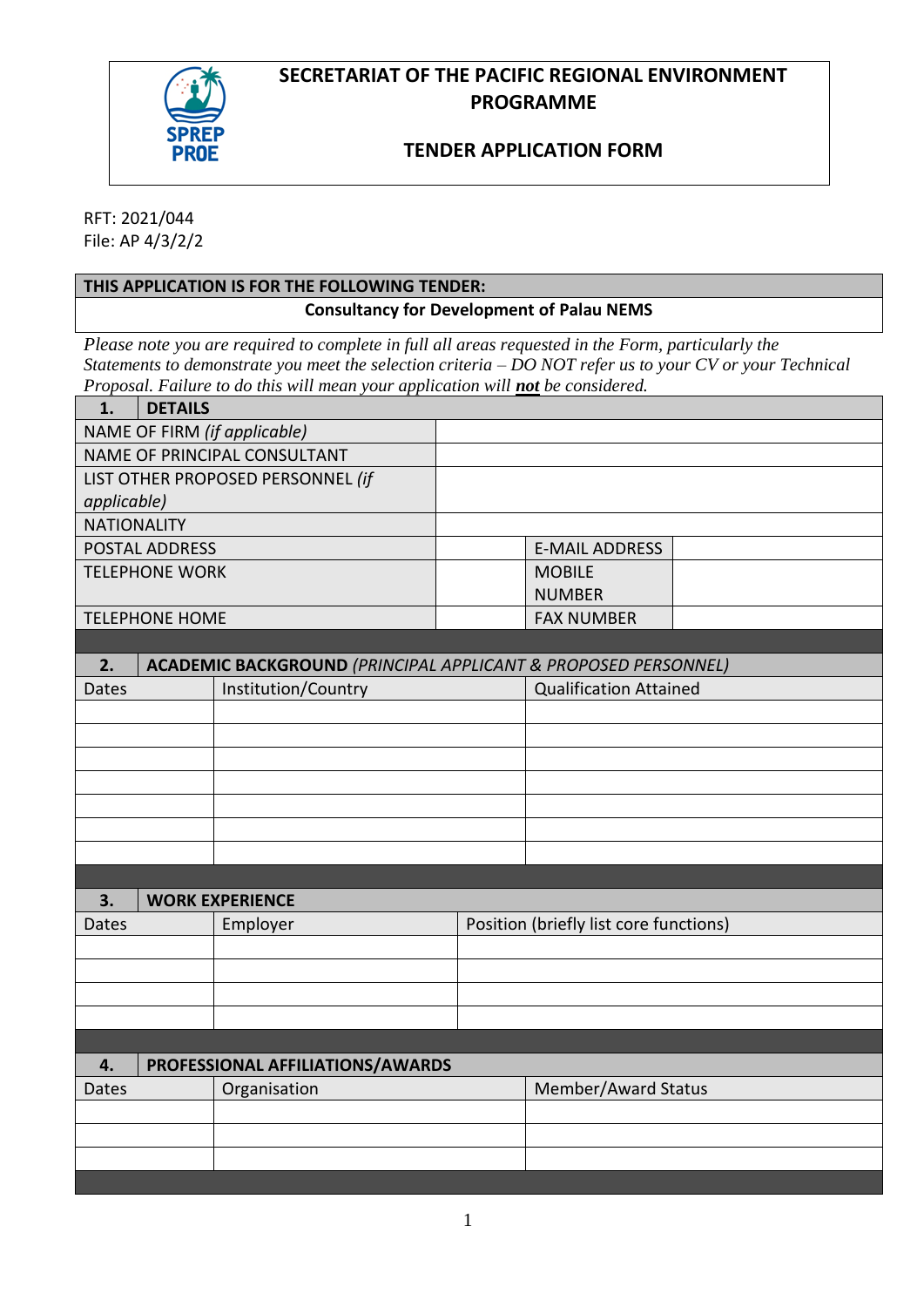| 5.                                                                                                                                                                                                                                                                           | PROFESSIONAL REFEREES (List at least 3 including the most recent relevant to this job)                                         |          |                                           |  |  |  |  |  |
|------------------------------------------------------------------------------------------------------------------------------------------------------------------------------------------------------------------------------------------------------------------------------|--------------------------------------------------------------------------------------------------------------------------------|----------|-------------------------------------------|--|--|--|--|--|
| Name                                                                                                                                                                                                                                                                         |                                                                                                                                | Position | <b>Organisation &amp; Contact Details</b> |  |  |  |  |  |
|                                                                                                                                                                                                                                                                              |                                                                                                                                |          |                                           |  |  |  |  |  |
|                                                                                                                                                                                                                                                                              |                                                                                                                                |          |                                           |  |  |  |  |  |
|                                                                                                                                                                                                                                                                              |                                                                                                                                |          |                                           |  |  |  |  |  |
|                                                                                                                                                                                                                                                                              |                                                                                                                                |          |                                           |  |  |  |  |  |
|                                                                                                                                                                                                                                                                              |                                                                                                                                |          |                                           |  |  |  |  |  |
| STATE HOW YOU MEET EACH SELECTION CRITERIA<br>6.                                                                                                                                                                                                                             |                                                                                                                                |          |                                           |  |  |  |  |  |
| <b>CRITERIA 1</b><br>Minimum qualification of as Bachelor of Science level qualifications in Environmental Science or related<br>field and minimum 5 years' experience in reviewing policies and proven ability to conduct policy review,<br>analysis and development (25%); |                                                                                                                                |          |                                           |  |  |  |  |  |
|                                                                                                                                                                                                                                                                              |                                                                                                                                |          |                                           |  |  |  |  |  |
| <b>CRITERIA 2</b>                                                                                                                                                                                                                                                            |                                                                                                                                |          |                                           |  |  |  |  |  |
|                                                                                                                                                                                                                                                                              | Demonstrated experience working in the Pacific region in the field of environmental management and is                          |          |                                           |  |  |  |  |  |
|                                                                                                                                                                                                                                                                              | familiar with environmental programme consultations with government sectors and stakeholders (15%);                            |          |                                           |  |  |  |  |  |
|                                                                                                                                                                                                                                                                              |                                                                                                                                |          |                                           |  |  |  |  |  |
| <b>CRITERIA 3</b><br>Demonstrated high-level of skills in reviewing and writing policy documents and ability to deliver within<br>the timeframe (20%)                                                                                                                        |                                                                                                                                |          |                                           |  |  |  |  |  |
|                                                                                                                                                                                                                                                                              |                                                                                                                                |          |                                           |  |  |  |  |  |
| <b>CRITERIA 4</b>                                                                                                                                                                                                                                                            |                                                                                                                                |          |                                           |  |  |  |  |  |
| Detailed technical proposal/workplan and methodology (20%)                                                                                                                                                                                                                   |                                                                                                                                |          |                                           |  |  |  |  |  |
|                                                                                                                                                                                                                                                                              |                                                                                                                                |          |                                           |  |  |  |  |  |
| <b>CRITERIA 5</b><br>Detailed financial proposal (20%)                                                                                                                                                                                                                       |                                                                                                                                |          |                                           |  |  |  |  |  |
|                                                                                                                                                                                                                                                                              |                                                                                                                                |          |                                           |  |  |  |  |  |
|                                                                                                                                                                                                                                                                              |                                                                                                                                |          |                                           |  |  |  |  |  |
| 7.<br><b>GENERAL INFORMATION</b>                                                                                                                                                                                                                                             |                                                                                                                                |          |                                           |  |  |  |  |  |
|                                                                                                                                                                                                                                                                              | Declaration of close relations to<br>any<br>individual who is currently employed at<br>SPREP. Please list name/s and nature of |          |                                           |  |  |  |  |  |
| relationship.                                                                                                                                                                                                                                                                |                                                                                                                                |          |                                           |  |  |  |  |  |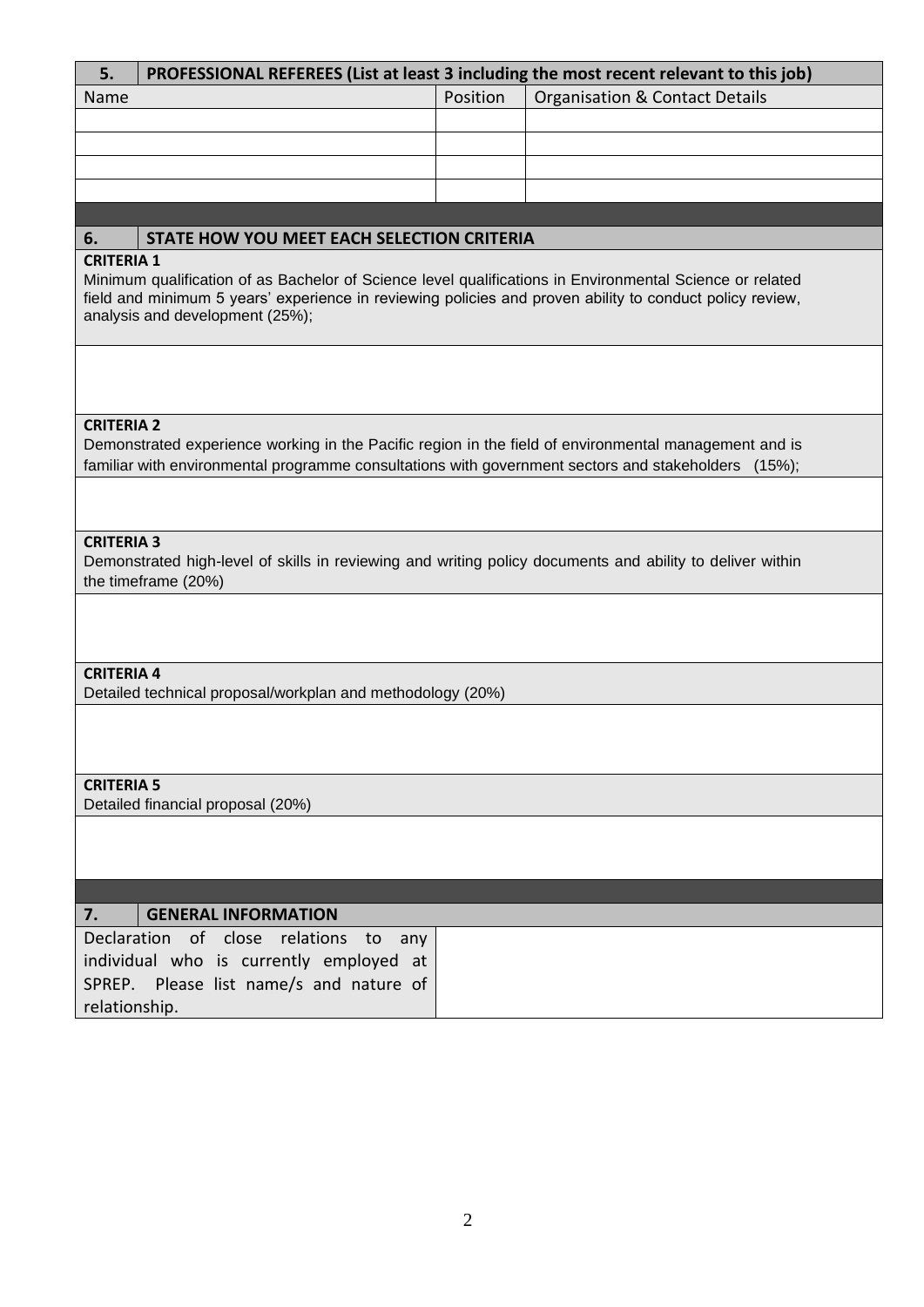| Declaration Tenderer has no association with<br>exclusion criteria, including bankruptcy,<br>fraudulent or negligent practice, violation of<br>intellectual<br>property rights,<br>under<br>a<br>judgment by the court, misrepresentation,<br>corruption, participation in a criminal<br>organization, money laundering or terrorist<br>financing, child labor, and deficiency in |                                             |             |  |  |  |  |
|-----------------------------------------------------------------------------------------------------------------------------------------------------------------------------------------------------------------------------------------------------------------------------------------------------------------------------------------------------------------------------------|---------------------------------------------|-------------|--|--|--|--|
| capability in complying main obligations.                                                                                                                                                                                                                                                                                                                                         |                                             |             |  |  |  |  |
| Declaration Tenderer (and other proposed<br>personnel) have not been charged with any<br>child related offences                                                                                                                                                                                                                                                                   |                                             |             |  |  |  |  |
| Discipline Record (list past employment<br>disciplinary cases or criminal convictions, if<br>any)                                                                                                                                                                                                                                                                                 |                                             |             |  |  |  |  |
| 8.<br>ANY OTHER ADDITIONAL INFORMATION APPLICANT WISHES TO SUBMIT                                                                                                                                                                                                                                                                                                                 |                                             |             |  |  |  |  |
|                                                                                                                                                                                                                                                                                                                                                                                   |                                             |             |  |  |  |  |
|                                                                                                                                                                                                                                                                                                                                                                                   |                                             |             |  |  |  |  |
| 9.                                                                                                                                                                                                                                                                                                                                                                                | <b>HOW DID YOU LEARN ABOUT THIS TENDER?</b> |             |  |  |  |  |
| <b>CERTIFICATION &amp; AUTHORISATION:</b><br>ΊU.<br>All information submitted herewith is true and correct. SPREP has the authority to seek<br>verification of any information provided.                                                                                                                                                                                          |                                             |             |  |  |  |  |
|                                                                                                                                                                                                                                                                                                                                                                                   |                                             |             |  |  |  |  |
| <b>Signature</b>                                                                                                                                                                                                                                                                                                                                                                  |                                             | <b>Date</b> |  |  |  |  |

# **The following documents must be attached to this Tender application form:**

- Curriculum Vitae Principal Consultant & Proposed Personnel
- Detailed workplan and schedule of activities
- Detailed Financial Proposal
- Business Licence
- Any other relevant information to support this tender application.